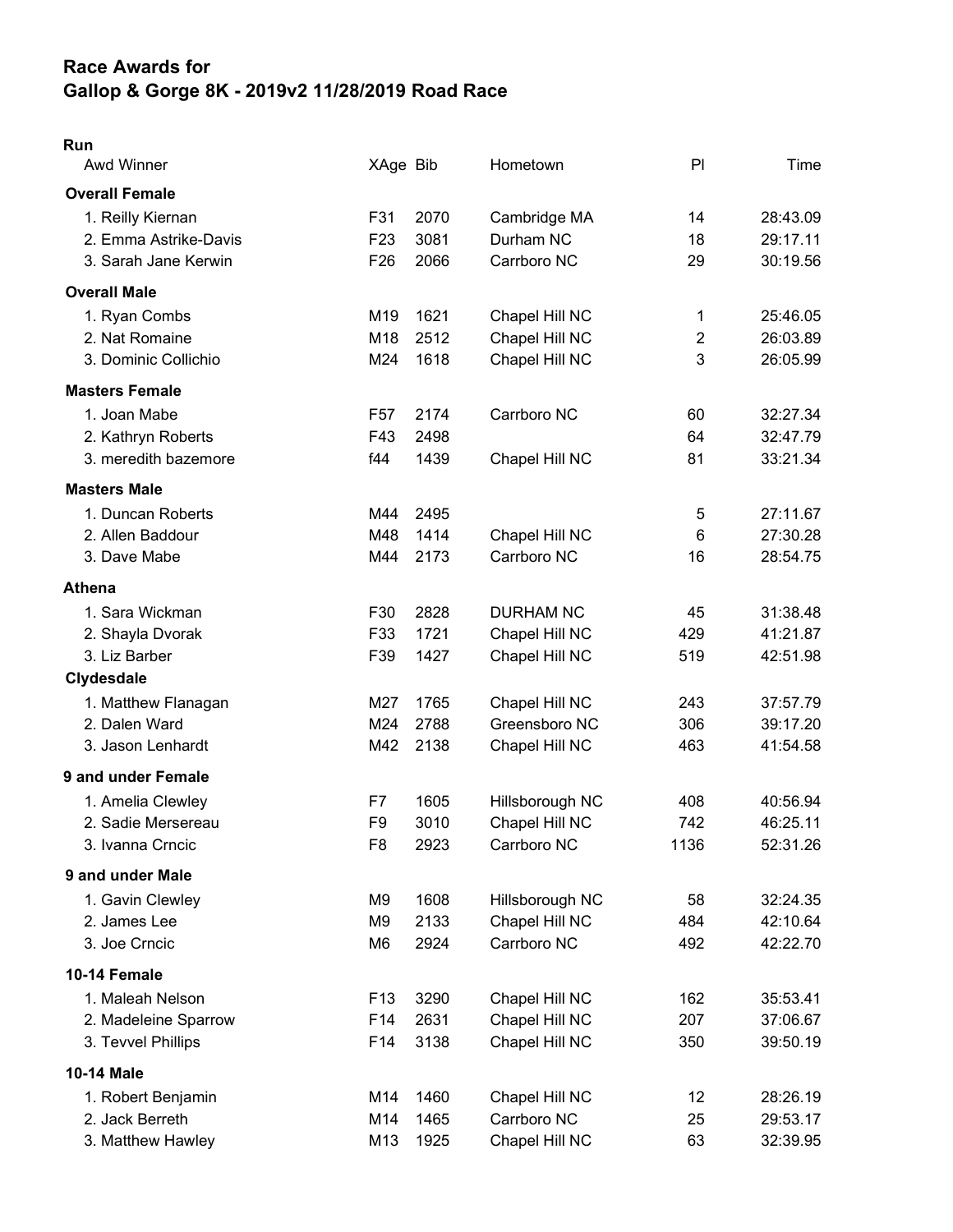| 15-19 Female             |                 |      |                  |                |          |
|--------------------------|-----------------|------|------------------|----------------|----------|
| 1. Halden Levin          | F <sub>17</sub> | 2143 | Chapel Hill NC   | 51             | 31:53.66 |
| 2. Zoe Wade              | F16             | 2776 | Hillsborough NC  | 102            | 34:24.90 |
| 3. mara pirone           | F <sub>15</sub> | 3210 | Carrboro NC      | 178            | 36:22.25 |
| 15-19 Male               |                 |      |                  |                |          |
| 1. Sam FRIED             | M17             | 1792 | Greenville SC    | 11             | 28:18.28 |
| 2. Ben Hawley            | M16             | 1922 | Chapel Hill NC   | 17             | 28:57.77 |
| 3. Garner Thompson       | M17             | 2711 | Chapel Hill NC   | 40             | 31:19.54 |
| 20-24 Female             |                 |      |                  |                |          |
| 1. Milly Ames            | F <sub>21</sub> | 3195 | Chapel Hill NC   | 59             | 32:26.42 |
| 2. Camilla Dohlman       | F <sub>24</sub> | 1706 | Chapel Hill NC   | 109            | 34:33.84 |
| 3. Sarah Venable         | F21             | 2763 | Cary NC          | 113            | 34:37.55 |
| 20-24 Male               |                 |      |                  |                |          |
| 1. Ethan Ready           | M21             | 2472 | Chapel Hill NC   | 4              | 26:32.49 |
| 2. Neal Duncan           | M22             | 1717 | Chapel Hill NC   | 9              | 27:52.93 |
| 3. Eric Vanderford       | M21             | 2758 | Swannanoa NC     | 24             | 29:50.14 |
| 25-29 Female             |                 |      |                  |                |          |
| 1. Amy Castle            | F <sub>25</sub> | 1583 | Chapel Hill NC   | 37             | 31:07.56 |
| 2. Ariana Bevilacqua     | F <sub>28</sub> | 2889 | Durham NC        | 88             | 33:36.88 |
| 3. Lindsay Savelli       | F <sub>27</sub> | 3051 | Chapel Hill NC   | 93             | 33:56.66 |
| 25-29 Male               |                 |      |                  |                |          |
| 1. Matthew Jordan-Steele | M26             | 2016 | Durham NC        | $\overline{7}$ | 27:36.84 |
| 2. Sean Bezdek           | M27             | 1470 | Carrboro NC      | 19             | 29:17.55 |
| 3. Jake Hausauer         | M28             | 1918 | <b>DURHAM NC</b> | 31             | 30:45.17 |
| <b>30-34 Female</b>      |                 |      |                  |                |          |
| 1. Lia Weiner            | F30             | 2810 | Durham NC        | 34             | 31:02.24 |
| 2. Mercedes Papke        | F33             | 2406 | Carrboro NC      | 91             | 33:46.49 |
| 3. Sarah Reintjes-Tolen  | F33             | 2479 | Carrboro NC      | 153            | 35:41.26 |
| 30-34 Male               |                 |      |                  |                |          |
| 1. Alex Pearson          | M34             | 2415 | Hummelstown PA   | 8              | 27:41.83 |
| 2. Christopher Motta     | M33             | 2318 | Cary NC          | 13             | 28:33.33 |
| 3. Matt Straub           | M33             | 2661 | Chapel Hill NC   | 23             | 29:47.02 |
| <b>35-39 Female</b>      |                 |      |                  |                |          |
| 1. Britt Johnson-Broache | F37             | 2014 | Durham NC        | 89             | 33:40.36 |
| 2. Clare Norwood         | F37             | 2373 | Chapel Hill NC   | 116            | 34:42.68 |
| 3. Heather Lindenman     | F37             | 2148 | Chapel Hill NC   | 117            | 34:42.86 |
| 35-39 Male               |                 |      |                  |                |          |
| 1. Daniel Anacker        | M35             | 1388 | Durham NC        | 10             | 28:09.53 |
| 2. Ryan O'Mara           | M37             | 3262 | Chapel Hill NC   | 15             | 28:47.04 |
| 3. Justin Karpinos       | M38             | 2039 | Nashville TN     | 21             | 29:26.98 |
| 40-44 Female             |                 |      |                  |                |          |
| 1. Lisa Hecker           | F44             | 1939 | Mebane NC        | 100            | 34:18.37 |
| 2. Leigh Warren          | F42             | 2791 | Durham NC        | 118            | 34:44.03 |
| 3. Elizabeth Havice      | F42             | 1919 | Carrboro NC      | 129            | 35:03.19 |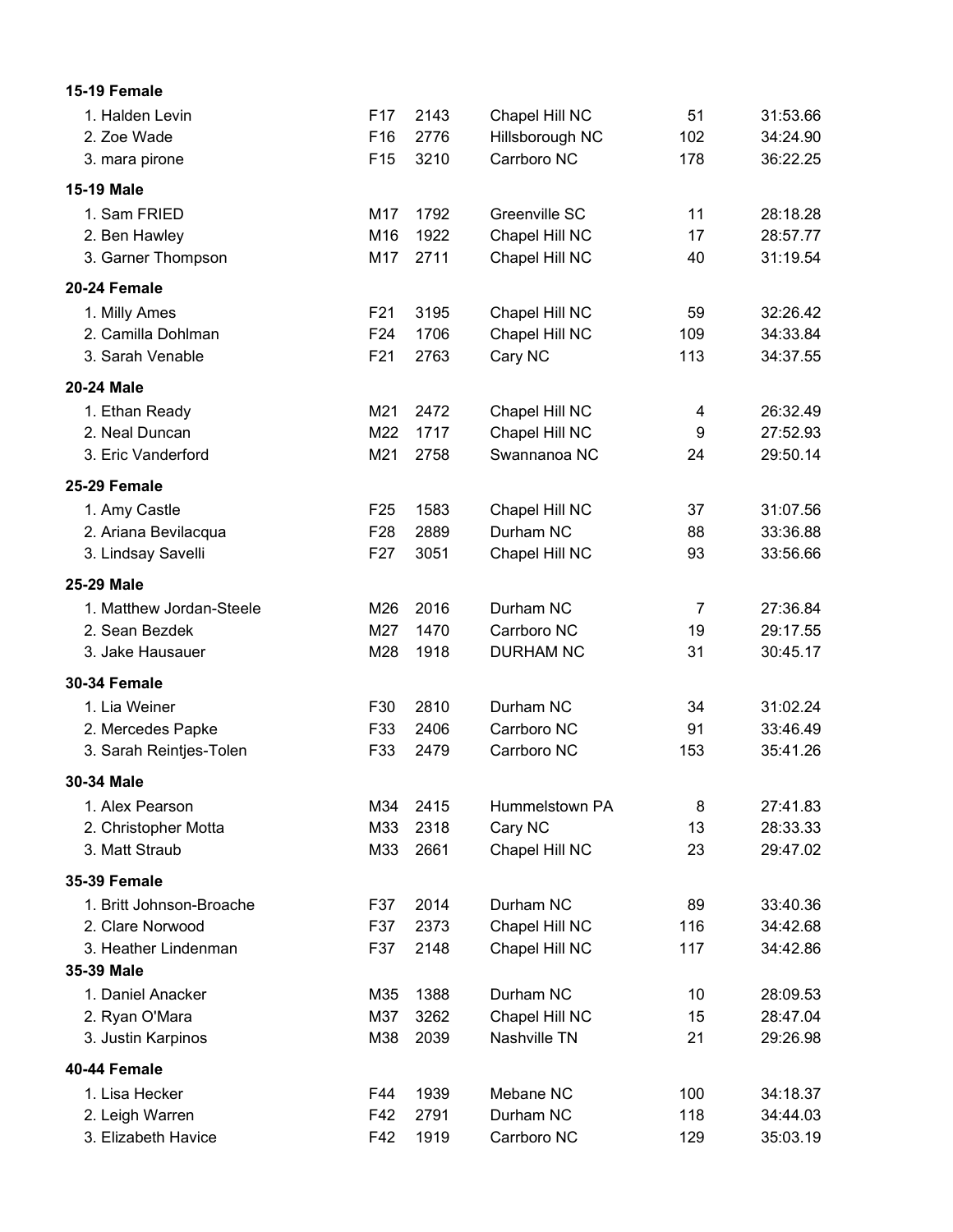| 40-44 Male             |                 |      |                  |     |          |
|------------------------|-----------------|------|------------------|-----|----------|
| 1. Michael Bulleri     | M42             | 2902 | Chapel Hill NC   | 26  | 30:02.27 |
| 2. Douglas MacKay      | M40             | 2181 | Carrboro NC      | 41  | 31:22.30 |
| 3. Joshua Lowry        | M42             | 2161 | Morrisville NC   | 42  | 31:26.66 |
| 45-49 Female           |                 |      |                  |     |          |
| 1. Maria Gallego Attis | F46             | 2944 | Chapel Hill NC   | 95  | 33:57.65 |
| 2. Jenny Goldstein     | F48             | 3274 | Carrboro NC      | 135 | 35:12.18 |
| 3. sarah foster        | f47             | 3273 | Chapel Hill NC   | 136 | 35:12.90 |
| 45-49 Male             |                 |      |                  |     |          |
| 1. Christopher Zieman  | M48             | 3284 | Chapel Hill NC   | 20  | 29:20.19 |
| 2. Eric Reid           | M47             | 2477 | Chapel Hill NC   | 22  | 29:44.79 |
| 3. Daniel Hill         | M45             | 3298 | Chapel Hill NC   | 28  | 30:16.76 |
| <b>50-54 Female</b>    |                 |      |                  |     |          |
| 1. JoAnna Younts       | F <sub>52</sub> | 2875 | Chapel Hill NC   | 205 | 37:05.55 |
| 2. Sonia Thomas        | F <sub>53</sub> | 2709 | Chapel Hill NC   | 312 | 39:23.47 |
| 3. Katie Savelli       | F <sub>54</sub> | 3050 | Chapel Hill NC   | 340 | 39:45.28 |
| 50-54 Male             |                 |      |                  |     |          |
| 1. William Giblin      | M50             | 2948 | Carrboro NC      | 38  | 31:13.16 |
| 2. Todd Berreth        | M50             | 1467 | Carrboro NC      | 54  | 32:05.22 |
| 3. Marcus Alexander    | M54             | 3236 | Newport Beach CA | 87  | 33:36.69 |
| <b>55-59 Female</b>    |                 |      |                  |     |          |
| 1. Cyndy Weeks         | F <sub>55</sub> | 2806 | Carrboro NC      | 413 | 41:03.15 |
| 2. Susan White         | F <sub>56</sub> | 2825 | Glencoe IL       | 465 | 41:54.79 |
| 3. Scottie Seawell     | F <sub>55</sub> | 2560 | Carrboro NC      | 479 | 42:03.74 |
| 55-59 Male             |                 |      |                  |     |          |
| 1. Patrick McGahan     | M55             | 2237 | Chapel Hill NC   | 27  | 30:07.78 |
| 2. Jon Hussey          | M57             | 1990 | Chapel Hill NC   | 75  | 33:03.12 |
| 3. Christian Savelli   | M56             | 2538 | Chapel Hill NC   | 101 | 34:19.33 |
| 60-64 Female           |                 |      |                  |     |          |
| 1. Sue Wright          | F60             | 2868 | Harrisburg PA    | 338 | 39:44.28 |
| 2. Robin Mullis        | F62             | 2322 | Carrboro NC      | 504 | 42:34.68 |
| 3. Janet Hayes         | F63             | 1929 | Durham NC        | 513 | 42:47.80 |
| 60-64 Male             |                 |      |                  |     |          |
| 1. Mike Kelley         | m60             | 2052 | Chapel Hill NC   | 39  | 31:16.04 |
| 2. John Rees           | M60             | 2475 | Chapel Hill NC   | 155 | 35:44.23 |
| 3. Owen Astrachan      | M63             | 1410 | Chapel Hill NC   | 183 | 36:26.69 |
| 65-69 Female           |                 |      |                  |     |          |
| 1. kathy merritt       | F65             | 2259 | <b>DURHAM NC</b> | 356 | 40:03.09 |
| 2. Shelly Bloom        | F66             | 3264 | Durham NC        | 388 | 40:38.32 |
| 3. Kevin McNeilly      | F68             | 2251 | Carrboro NC      | 500 | 42:30.02 |
| 65-69 Male             |                 |      |                  |     |          |
| 1. David Couper        | M65             | 1649 | Chapel Hill NC   | 169 | 36:02.88 |
| 2. Roger Mitchell      | M69             | 2298 | Carrboro NC      | 202 | 37:01.36 |
| 3. Dennis Wipper       | M65             | 3094 | Chapel Hill NC   | 367 | 40:16.98 |